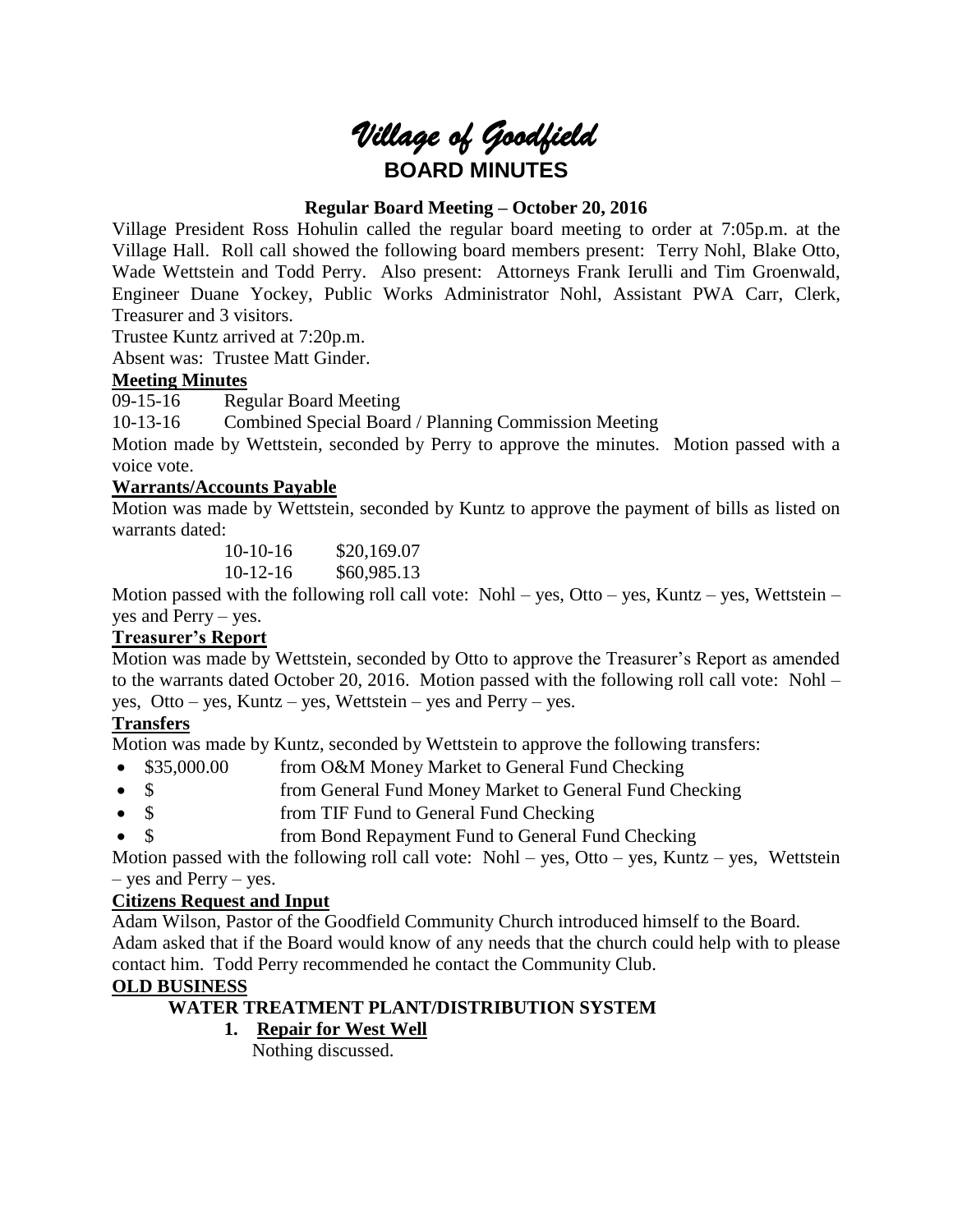#### **SEWER TREATMENT PLANT/DISTRIBUTION SYSTEM**

#### **1. STP Expansion**

Water Operator Brad Bode sent information on changes to Orica to Engineer Ed Duran. Ed Duran sent a letter requesting these changes to Orica.

The Village is still holding Final pay request from Stark. Stark has been given a list of grading, erosion control and seeding to be done. Stark did do these items but then it rained they were washed away. Engineer Yockey recommended a partial payment would be an option. Trustee Otto is not in favor of any payment until project is totally complete and recommended this be table until next month. Engineer Yockey would like to meet at the site with Josh Nohl next week.

# **Payment of outstanding invoices upon request of Village Engineer**

There were no outstanding invoices.

**Goodfield Business Park**

Nothing discussed.

#### **East Robinson Street – Driveway Repairs – Final Pay Request**

Driveway repairs are completed. McLean County Asphalt did a good job. Engineer Yockey said they received lien wavers and certified payroll from McLean Co Asphalt.

Engineer Yockey presented pay estimate #1/Final pay request in the amount of \$22,478.39 to McLean County Asphalt. Engineer Yockey recommended approval.

Motion was made by Otto, seconded by Kuntz to approve Final Pay Estimate of \$22,478.39 to McLean County Asphalt. Motion passed with the following roll call vote: Nohl – yes, Otto – yes, Kuntz – yes, Wettstein – yes and Perry – yes.

## **Skybeam (DTN) Agreement**

Nothing discussed.

## **Rte. 117 Sanitary Sewer Service**

Engineer Yockey reported that all sewers and services are in. The drive needs to be repaired, testing done and cleaned up. They did have a ground water issues throughout the project so there is high ground water in that area and something to keep in mind.

Leman Auto site plan is progressing. Village still does not have IDOT permit.

## **Chief Jim Edwards Retirement**

President Ross Hohulin thanked retired Chief Jim Edwards for his many years of dedication and service to the Village and presented him with a plaque and gift card.

#### **Suspend Meeting**

Motion was made by Wettstein seconded by Otto to suspend meeting to have retirement dinner for Chief Jim Edwards. Motion passed with a voice vote.

#### **Reconvene Meeting**

Motion was made by Wettstein, seconded by Nohl to reconvene the meeting. Motion passed with a voice vote.

#### **Chemical Feed Room at Water Treatment Plant**

Engineer Yockey gave drawings to PWA Nohl to review.

## **Comprehensive Plan/Mile and a half radius map**

A combined Special Board and Planning Commission meeting was held to discuss the Comprehensive Plan. Attorney Ierulli will get information from other towns regarding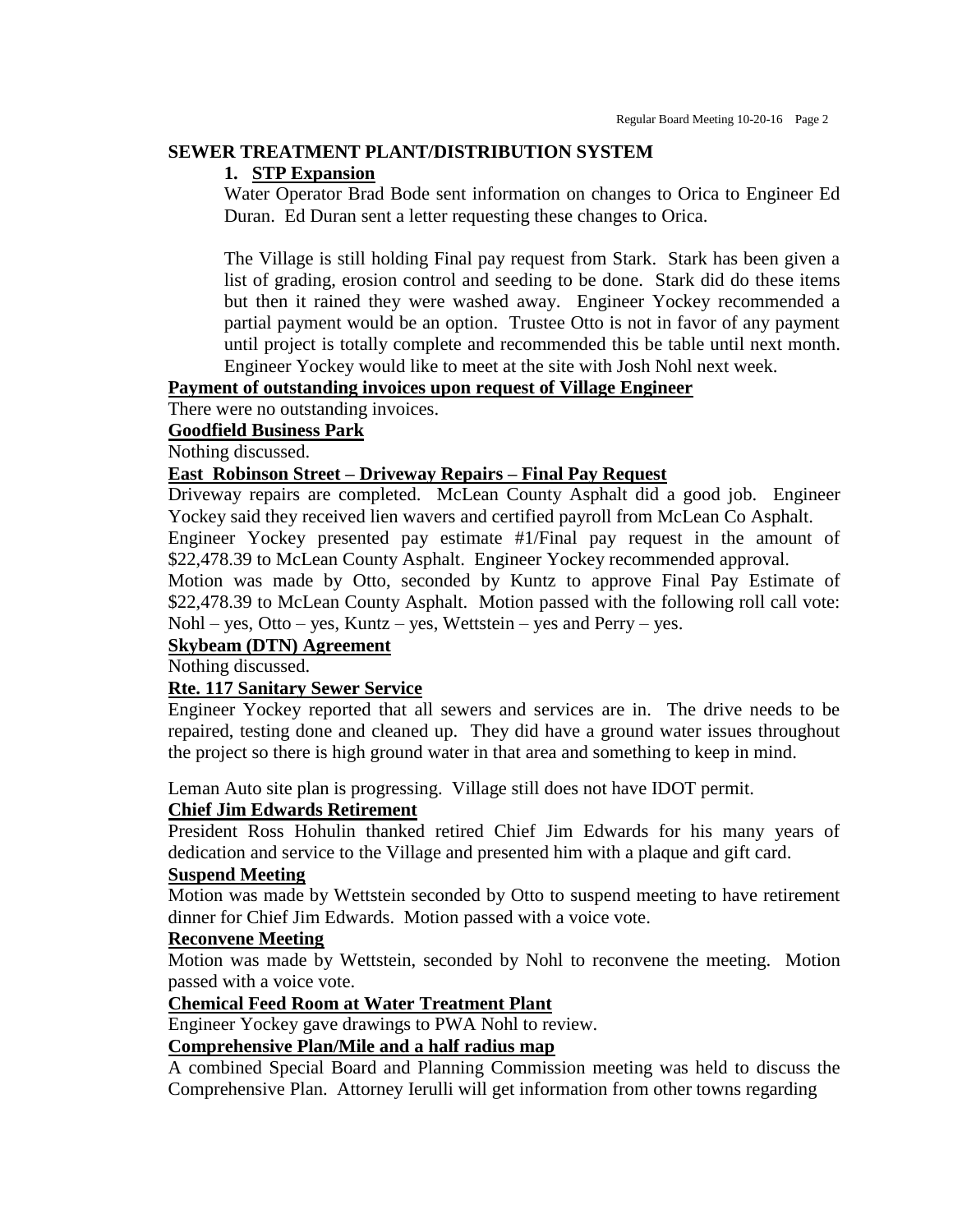the Business, Commercial and Industrial classifications. Engineer Yockey will try to get a Village map with the zoning overlay. Once the Board has reviewed these documents and given their zoning recommendation then the Planning Commission will review.

## **Consolidated Election**

Nothing discussed.

#### **Surplus Equipment/Maintenance Agreement**

Attorney Ierulli drafted an Intergovernmental Maintenance Agreement for the Village of Congerville to review. Motion was made by Nohl, seconded by Wettstein to approve the Agreement and have Congerville review it. Motion passed with the following roll call vote: Nohl – yes, Otto – yes, Wettstein – yes and Perry – yes

#### **NEW BUSINESS**

#### **New Part-time Employee**

PWA Nohl hired part time employee John Kennedy. The first of the year Nohl would like to transition John into full time employment.

#### **Annual Treasurer's Report**

John Grimes, CPA, prepared the Annual Treasurer's Report. Motion was made by Nohl, seconded by Wettstein to approve the Annual Treasurer's Report. Motion passed with the following roll call vote: Nohl – yes, Otto – yes, Kuntz – yes, Wettstein – yes and Perry – yes.

## **Heartland Cable Franchise Agreement Ordinance #16-11**

The Public Hearing for Heartland Cable Franchise Agreement preceded the Board Meeting. Attorney Ierulli prepared an Ordinance for Heartland Cable similar to all other cable providers. The Village will receive 5% revenues on cable. Motion was made by Otto, seconded by Wettstein to approve Ordinance #16-11 allowing for a Cable Franchise Agreement to Heartland Cable. Motion passed with the following roll call vote: Nohl – yes, Otto – yes, Wettstein – yes and Perry – yes.

#### **Audit Contract Renewal**

Motion was made by Wettstein, seconded by Otto to approve the Audit Contract Renewal. Motion passed with the following roll call vote: Nohl – yes, Otto – yes, Kuntz – yes, Wettstein – yes and Perry – yes.

## **Schedule Committee Meetings**

#### No meetings scheduled.

#### **Municipal Calendar**

Completed.

#### **Other Business**

**Attorney –** Attorney Frank Ierulli advised the Board that he was appointed Associate Judge for the Tenth Judicial Circuit. His last day will be November 11 and be sworn in November 14, 2016. Frank introduced Attorney Tim Gronewold who will take his place. **Engineer –** Engineer Yockey sent Oak Valley drainage easement plat/drawings to PWA Nohl for review. Still waiting on ownership commitment from the Title company once that is completed he will get them to the Village attorney to draw up documents.

# **Public Works Administrator –** None.

#### **Trustees**

**Nohl** – None.

**Otto –** None.